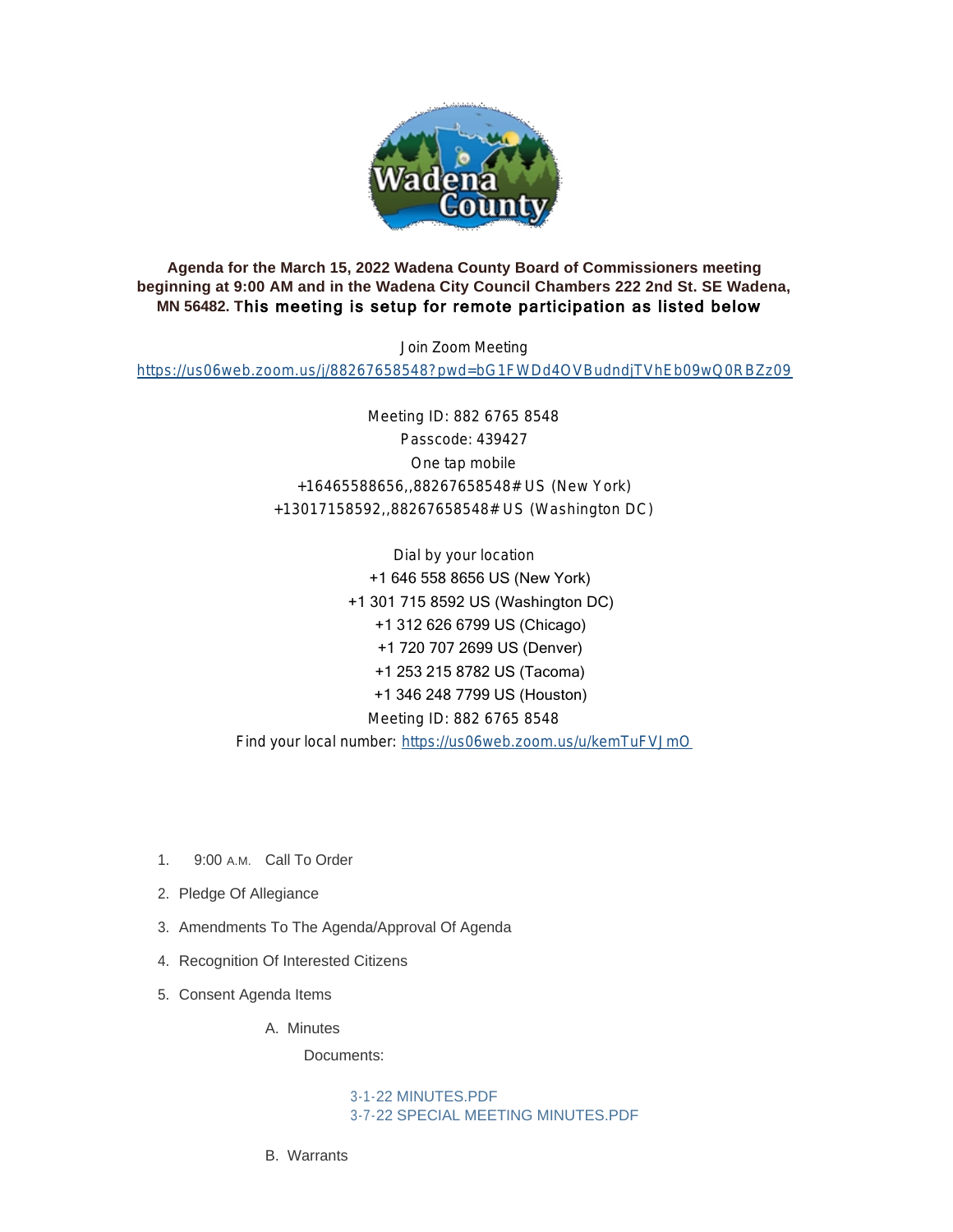Documents:

[AUDITOR WARRANT APPROVAL 3-15-2022.XLSX](http://mn-wadenacounty.civicplus.com/AgendaCenter/ViewFile/Item/4800?fileID=7129) [WARRANT REGISTER 2-25-22.PDF](http://mn-wadenacounty.civicplus.com/AgendaCenter/ViewFile/Item/4800?fileID=7130) [WARRANT REGISTER 3-4-22.PDF](http://mn-wadenacounty.civicplus.com/AgendaCenter/ViewFile/Item/4800?fileID=7131) [WARRANT REGISTER US BANK 3-8-22.PDF](http://mn-wadenacounty.civicplus.com/AgendaCenter/ViewFile/Item/4800?fileID=7132) [EFT VOUCHER FOR APPROVAL 2-18-22.PDF](http://mn-wadenacounty.civicplus.com/AgendaCenter/ViewFile/Item/4800?fileID=7133) [EFT VOUCHER FOR APPROVAL 2-25-22.PDF](http://mn-wadenacounty.civicplus.com/AgendaCenter/ViewFile/Item/4800?fileID=7134) [EFT VOUCHER FOR APPROVAL 3-4-22.PDF](http://mn-wadenacounty.civicplus.com/AgendaCenter/ViewFile/Item/4800?fileID=7135)

C. Human Service Warrants

Documents:

[3-8-22-HUMAN SERVICES ACH TRANSACTIONS.PDF](http://mn-wadenacounty.civicplus.com/AgendaCenter/ViewFile/Item/4792?fileID=7120) [3-15-22-HUMAN SERVICES ACH TRANSACTIONS AND](http://mn-wadenacounty.civicplus.com/AgendaCenter/ViewFile/Item/4792?fileID=7119)  WARRANT REGISTER.PDF

D. Approve Low Income Septic System Replacement Grant - PID #15.030.1040

Documents:

#### [APPROVE LOW INCOME SEPTIC SYSTEM REPLACEMENT](http://mn-wadenacounty.civicplus.com/AgendaCenter/ViewFile/Item/4796?fileID=7123)  GRANT PID 15.030.1040.PDF

E. 2022 Emergency Assistance Program Policy

Documents:

[2022 EMERGENCY ASSISTANCE PROGRAM POLICY.PDF](http://mn-wadenacounty.civicplus.com/AgendaCenter/ViewFile/Item/4793?fileID=7150)

F. Renewal Of Liquor License For Ernie Rose Golf LLC II DBA Vintage Golf Club

Documents:

#### [RENEWAL OF LIQUOR LICENSE FOR ERNIE ROSE GOLF](http://mn-wadenacounty.civicplus.com/AgendaCenter/ViewFile/Item/4803?fileID=7140)  LLC.PDF

G. Renewal Of 3.2 Beer License For Edward Moren DBA Twin Lakes Lodge-N-Resort

Documents:

## [RENEWAL OF THE 3.2 BEER LICENSE FOR EDWARD MOREN](http://mn-wadenacounty.civicplus.com/AgendaCenter/ViewFile/Item/4802?fileID=7139)  DBA TWIN LAKES LODGE-N-RESORT.PDF

2022 Commissioner Committee Assignments H.

Documents:

# [2022 COMMISSIONER COMMITTEE ASSIGNMENTS.PDF](http://mn-wadenacounty.civicplus.com/AgendaCenter/ViewFile/Item/4801?fileID=7144)

- 6. Regular Agenda Items
- 7. Human Services Monthly Statistical Reports

Documents: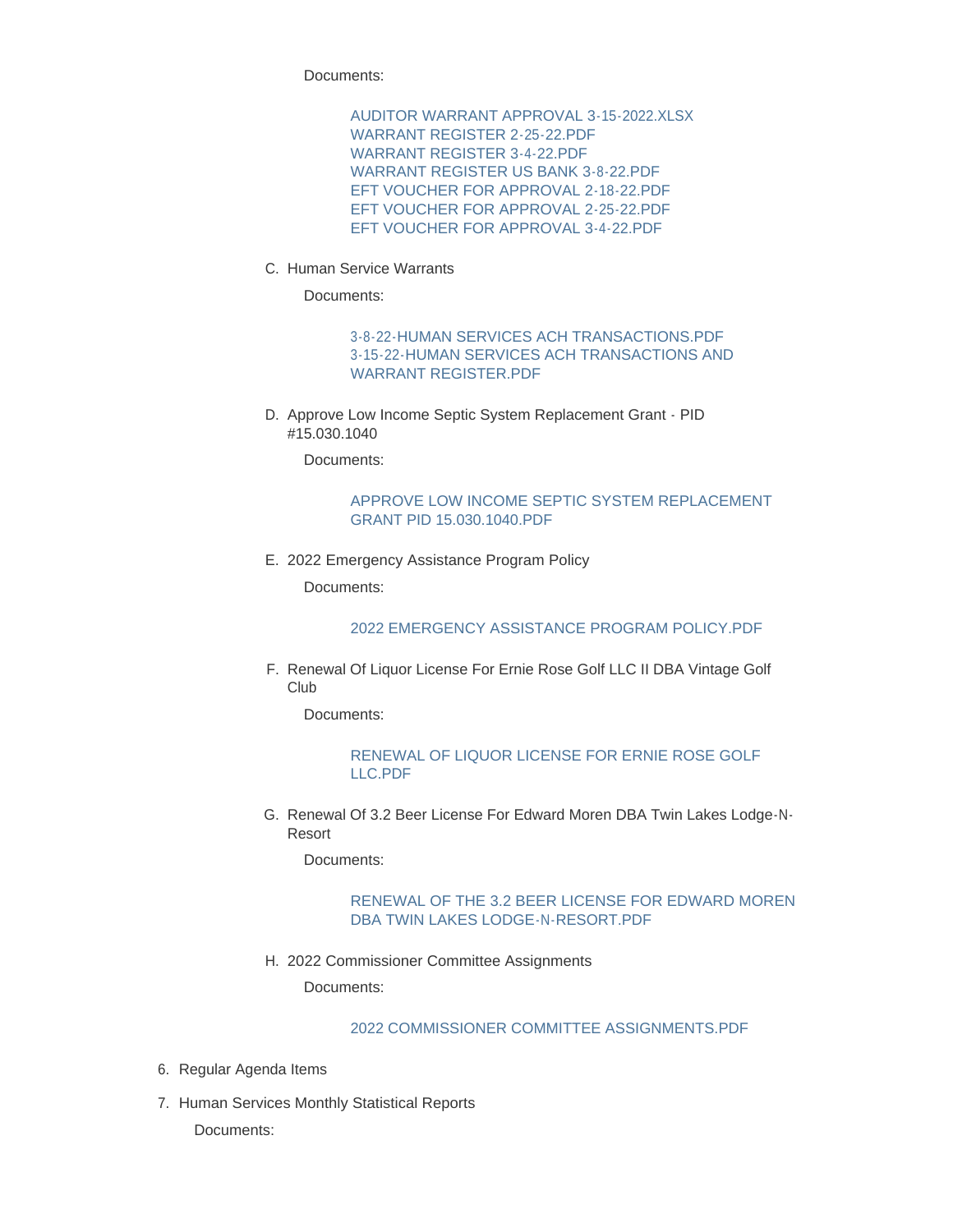#### [HUMAN SERVICES STATISTICAL REPORTS.PDF](http://mn-wadenacounty.civicplus.com/AgendaCenter/ViewFile/Item/4791?fileID=7117)

2021 Human Services Performance Data 8.

Documents:

## [2021 HUMAN SERVICES PERFORMANCE DATA.PDF](http://mn-wadenacounty.civicplus.com/AgendaCenter/ViewFile/Item/4794?fileID=7121)

9. 2021 County Feed Lot Annual Report Documents:

#### [2021 COUNTY FEED LOT ANNUAL REPORT.PDF](http://mn-wadenacounty.civicplus.com/AgendaCenter/ViewFile/Item/4798?fileID=7125)

Award Of SAP 080-623-021, SAP 080-651-021, CP 080-103-010 10. Documents:

[AWARD OF SAP 080-623-021, SAP 080-651-021, CP 080-103-010.PDF](http://mn-wadenacounty.civicplus.com/AgendaCenter/ViewFile/Item/4795?fileID=7122)

2021 Ag Society Allotment 11. Documents:

#### [2021 AG SOCIETY ALLOTMENT.PDF](http://mn-wadenacounty.civicplus.com/AgendaCenter/ViewFile/Item/4807?fileID=7146)

12. Approval Of The Completed Repairs At The Fair Grounds Documents:

#### [APPROVAL OF COMPLETED REPAIRS AT THE FAIR GROUNDS.PDF](http://mn-wadenacounty.civicplus.com/AgendaCenter/ViewFile/Item/4806?fileID=7145)

- 13. 10:00 A.M. Break
- 14. Wadena County Commissioner Redistricting Proposals Documents:

# [WADENA COUNTY COMMISSIONER REDISTRICTING PROPOSALS 3.PDF](http://mn-wadenacounty.civicplus.com/AgendaCenter/ViewFile/Item/4808?fileID=7158)

15. ARPA Funds Discussion Documents:

#### [ARPA FUNDS.PDF](http://mn-wadenacounty.civicplus.com/AgendaCenter/ViewFile/Item/4809?fileID=7148)

16. ADU Ordinance Discussion Documents:

#### [ADU ORDINANCE DISCUSSION.PDF](http://mn-wadenacounty.civicplus.com/AgendaCenter/ViewFile/Item/4810?fileID=7154)

17. Legislative Priorities

Documents:

## [LEGISLATIVE PRIORITIES.PDF](http://mn-wadenacounty.civicplus.com/AgendaCenter/ViewFile/Item/4805?fileID=7143)

- 18. Commissioner/Committee Reports
- 19. Closed Session For Negotiation Strategy